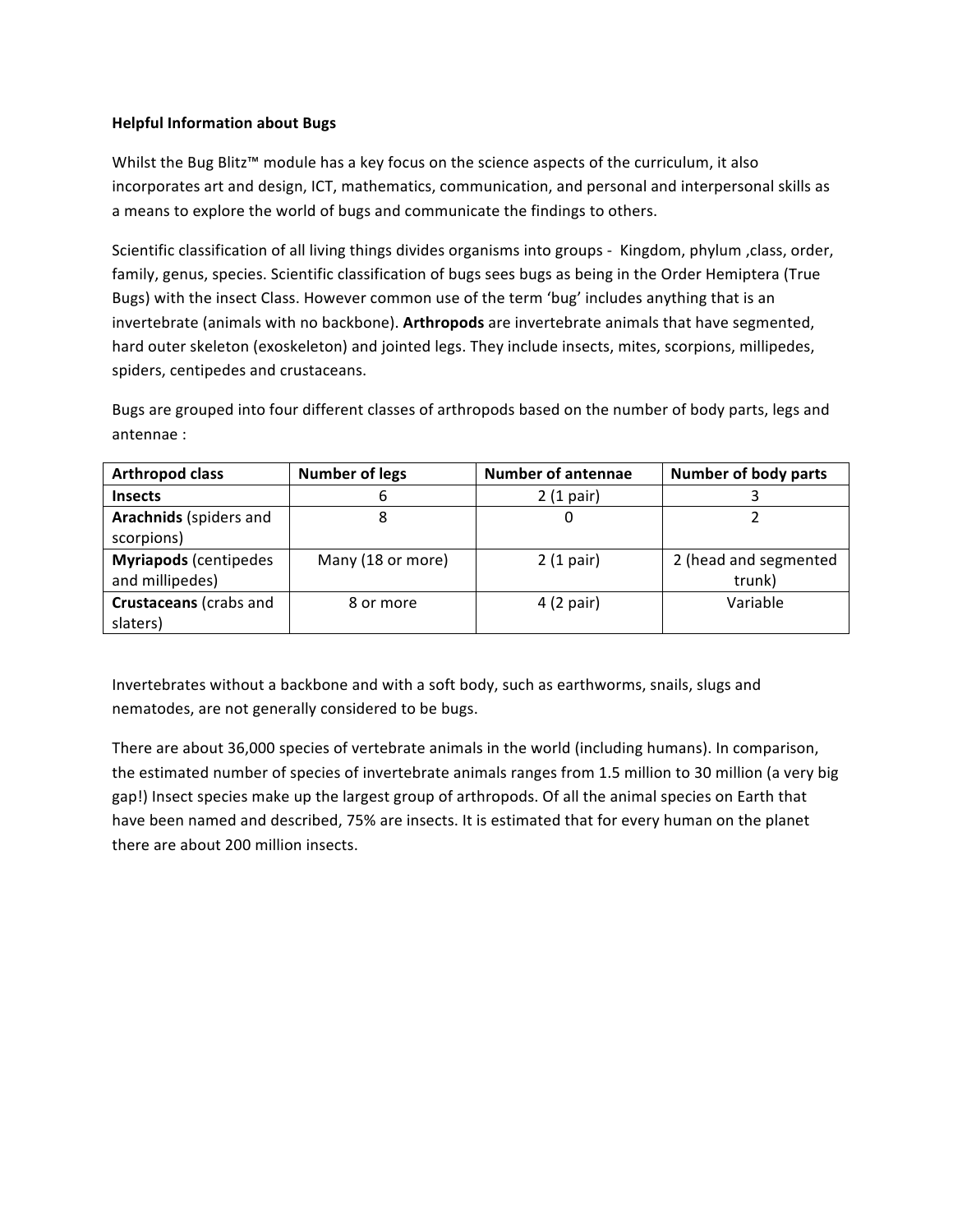## **Bugs Grouping Exercise**

| Overview:                        | Students work out how bugs might be grouped according to |  |
|----------------------------------|----------------------------------------------------------|--|
|                                  | their body types.                                        |  |
| Grouping:                        | <b>Small groups or individuals</b>                       |  |
| <b>Special resources needed:</b> | Student Handout: Buckets of Bugs for each student/group  |  |
|                                  | <b>Classification charts</b>                             |  |
| Approx. duration                 | One session                                              |  |
| <b>Assessment suggestions:</b>   | Written explanations for grouping                        |  |

## **Directions**

This activity introduces students to the concept of grouping bugs based on what their bodies look like.

In small groups or as individuals, students are given a copy of the handout 'Bucket of Bugs.' Get students to look for things that different bugs have in common and try to decide how scientists might put them into groups.

Ask students to cut out the bugs and group them according to their own classification system and write down explanations/justifications for grouping their pictures in particular ways. Repeat the process with a new way to classify the bugs. Give the groups appropriate names.

Discuss different groupings with the class and the approaches students took to group the bugs. Ask students why it might be important to group bugs and note down some of the reasons given. (Think finding a book in the library. Without a classification system you would find a particular book almost by accident. If you want to find the book on another visit to the library it could take some time. When the books are classified or grouped, you know exactly where to look for it.

Students can then create a dichotomos key, based on their classification system.